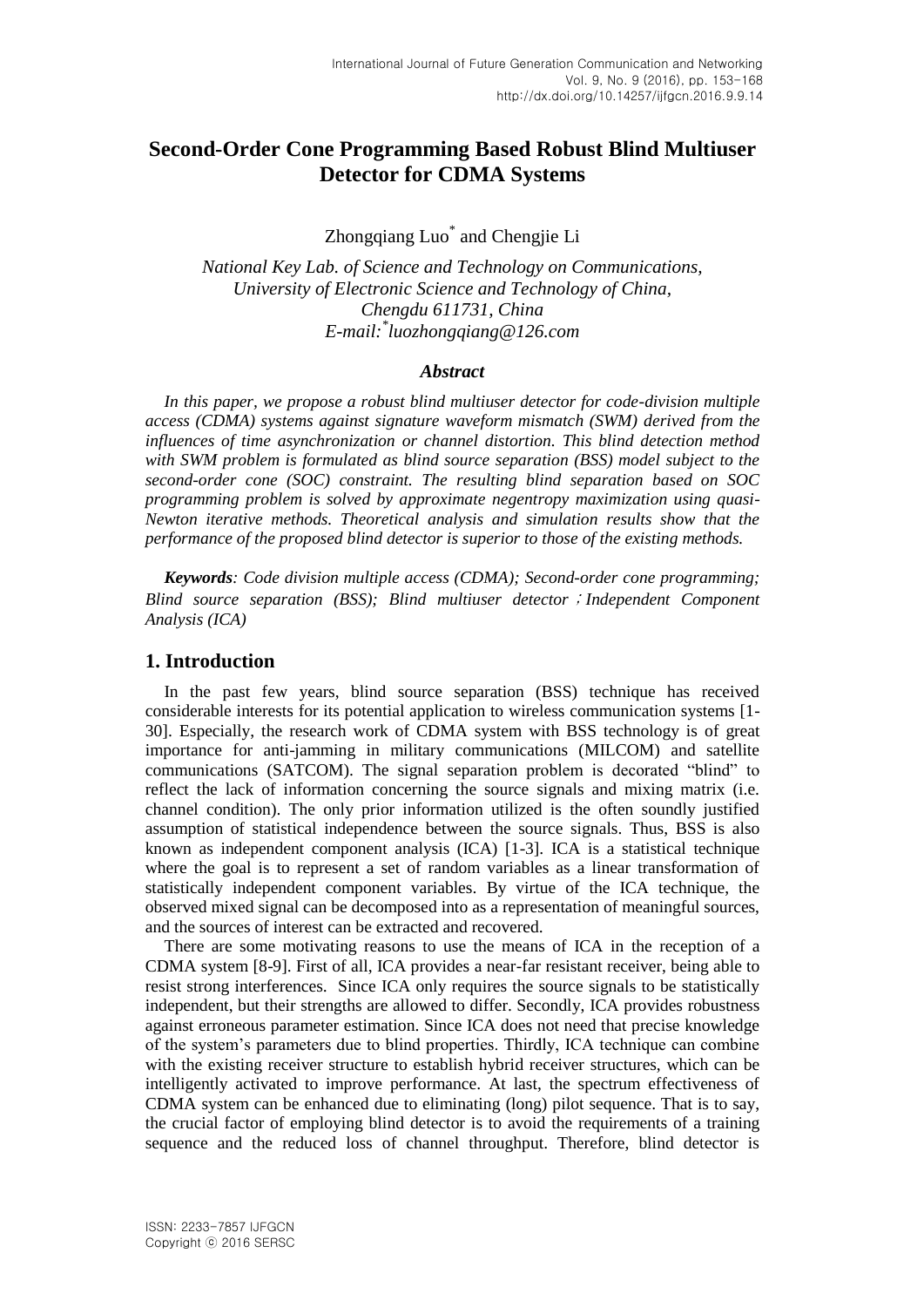attractive for the high spectrum effectiveness need of the future wireless communications [31].

Blind multiuser detection (BMUD) is known as blind con-channel interference suppression or blind interference cancellation [15, 27]. It has important application to the channel problem suffered by time-variant multipath fading and multiple-access interference (MAI). As far as we are concerned, we can divide the existing BMUD method into three types of blind multiuser detectors for CDMA system. The first type of blind detectors is based on accurate knowledge of the channel impulse response or the signature waveform of the user of interest at the receiver [4-6]. However, in the practical circumstances, a perfect estimation of the information of channel parameters cannot be conveyed to the receiver, leading to the degraded performance of the system accordingly. For example, the constrained minimum output energy (CMOE) based linear minimum mean square error (LMMSE) blind detector is proposed by Honig *et al*. in [6]. However, due to the presence of channel and data correlation matrix estimation errors, this blind multiuser detector has descent performance. The second type of blind multiuser detectors is the subspace-based blind detectors [7-8]. Those blind receivers are always based on second-order statistic (SOS) using eigenvalue decomposition (EVD) on the covariance matrix of the received signal. However, in this type of blind detectors, the orthogonality between the signal and noise subspaces is suffered serious damage due to correlated noise subspace [8-9].

The third type of blind multiuser detectors is the ICA based BSS detection, which is also referred to as ICA-based receivers [10-26]. The higher-order statistic (HOS) based ICA algorithms are used to deal with BSS of unknown sources from a mixed-up received signal. The ICA-based receivers are based on the assumption of the independence and non-Gaussianity of the sources. In many ICA-based receivers, the approximate negentropy maximizing based fast independent component analysis (FastICA) [1-2] and fourth-order cumulant based joint approximate diagonalization of eigen-matrices (JADE) [2] are always used to carry out blind separation work. For ICA-based blind detectors, two major problems are investigated by many researchers, i.e. external interference cancellation problem and internal interference cancellation problem [10-26]. In the external interference cancellation problem, the CDMA signal and external interference signal are mutual independence, which is modeled as ICA model based on two-sensor array [10-14]. Then ICA algorithm is executed blind separation to suppress external interference, following that the separated CDMA signal is implemented conventional detection for the desired user signal. For example, the work is in [10-14]. In view of the internal interference cancellation problem, the structure of the CDMA channel where all the users transmit their data poses a similarity to the BSS problem and prompts the use of ICA in this scenario [15-26]. Then the blind separation work can be carried out so that each user signal can be separated from the mixed signals. For example, the related works are shown in literature [15-26].

However, the ICA technique has inherent ambiguity problem. The ambiguity feature of any ICA method is that it is able to estimate a set of independent source signals, but the order of those will be unpredictable. Therefore, with regard to ICA-based receivers, it is not meaningful to apply ICA (FastICA or JADE) on its own to implement separation work directly. In order to overcome this problem, the literature [16, 17] proposes that the ICA part is incorporated as an add on to the existing MMSE or rake receiver, i.e. MMSE-ICA and RAKE-ICA detectors. The two types of detectors are developed by modifying the classical FastICA algorithm based on the quasi-Newton iteration as well as the proper starting point initializing iterations. In literature [18] presents an algorithm to remove the indeterminacy in ICA solution by imposing a norm constraint based on the knowledge of the signature code of the desired user. The previous related ICA-based detectors first implement the centering and whitening steps and then select the appropriate starting point initializing iterations for obtaining the correct weight/filter vector. However, the above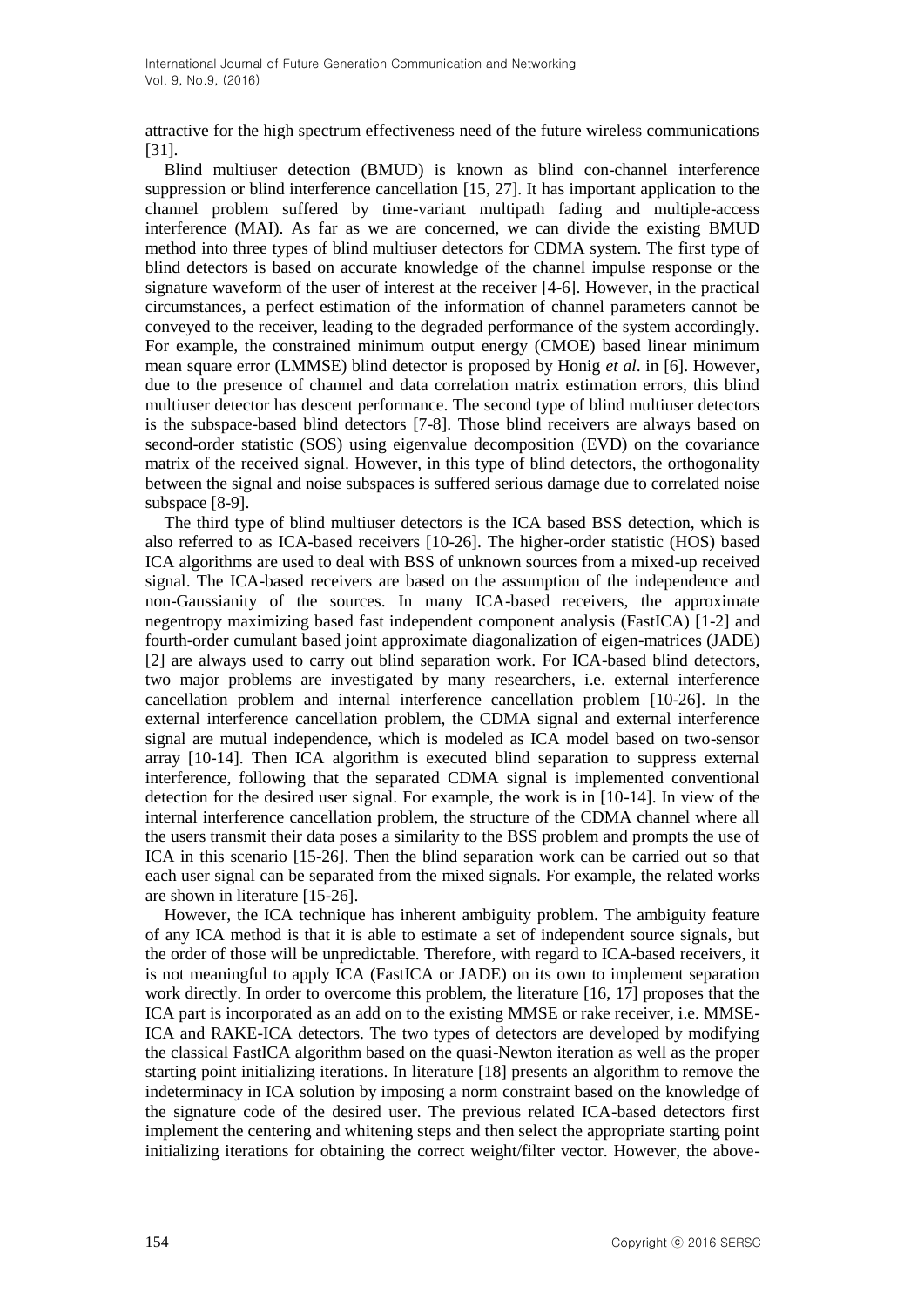mentioned ICA-based detectors are sensitive to the colored noise, which will lead to falling system's performance. The reason is that the whitening based eigenvector projection is unable to decorrelate the mixed-up signals. Likewise, the SOS-based technique will fail under colored noise environment since some of correlated noise subspace diverges into the signal eigenvectors causing serious destruction to this orthogonality especially at low SNR [27-29].

In the literature [26], the authors propose a robust blind multiuser detector for CDMA systems based on second-order cone (SOC) programming. In [26], the worst-case performance optimization is utilized to overcome the SWM problem. Furthermore, the SOC programming is incorporated to as an add on to JADE blind separation algorithm, i.e. SOC-JADE. In addition to the statistical properties of fourth-order cumulant, SOC-JADE has robust performance to SWM and colored noise. However, this proposed algorithm has higher computation complexity. Especially, when the number of users in CDMA system is large, the separation work is too consuming to adapt the real-time requirement in communications. Therefore, motivated by the channel environment encountered in many CDMA applications, the design of new blind multiuser detectors is attractive and appealing to satisfy further anti-interference requirements.

In this paper, a new blind multiuser detector will be developed, which is based on approximate negentropy maximization subject to SOC constraint [26-28]. The proposed algorithm can be considered as a modified FastICA algorithm which is referred to as SOC-FastICA in this paper. The SOC-FastICA based blind detector is not only capable of dealing with the weight order ambiguity present in the classical ICA algorithm, converging on the correct solution subject to colored noise, but also has lower computation complexity. Theoretical analysis and computer simulations indicate that the performance of the proposed blind multiuser detectors is superior to those in existing literatures.

The remaining of this paper is organized as follows. In Section 2, the ICA technique is reviewed. Section 3 describes the signal model for the CDMA system. Section 4 illustrates the principle of blind detectors based on ICA and the proposed algorithm for blind multiuser detector respectively. Section 5 analyzes the computation complexities of proposed algorithm, and is compared with other existing blind detectors. Simulation results and discussions are shown in Section 6. Section 7 concludes this paper.

# **2. Independent Component Analysis**

Independent component analysis (ICA) is a statistical technique which involves the task of computing the mixing projection of a set of components as a linear transformation of statistically independent component variables. The main application of ICA is blind separation problem, which has become an appealing field of research in statistical signal processing related communications [1, 24]. The increasing interest in ICA is mainly due to emerging new practical application areas, where the assumption of independence is both powerful and realistic, which making it possible to find meaningful source signals or independent component from the data to be analyzed in a completely blind manner [16- 18]. In the conventional ICA method, the data model is described as follows.

Consider a set of *C* measured signals  $y(m) = \frac{6}{6} \cdot 1(m), y_2(m), K, y_c(m)$ *T* model is described as follows.<br> **y**(*m*) =  $\frac{6}{8}$ <sup>1</sup> (*m*),  $y_2$  (*m*),  $K$ ,  $y_c$  (*m*) $\frac{y_1^T}{9}$  are are instantaneous linear combinations of a set of  $K$  mutually independent unknown source signals  $\mathbf{b}(m) = \oint_{\mathbf{C}^1} (m)$ , K,  $b_K$   $(m)$  $\oint_{\mathbf{C}^1}$ . . In its simplest form, the ICA/BSS problem accepts the following matrix model.

$$
\mathbf{y}(m) = \mathbf{Gb}(m) + \mathbf{n}(m) \tag{1}
$$

where **G** is an unknown full rank mixing matrix,  $\mathbf{n}(m)$  is a realization of a noise process.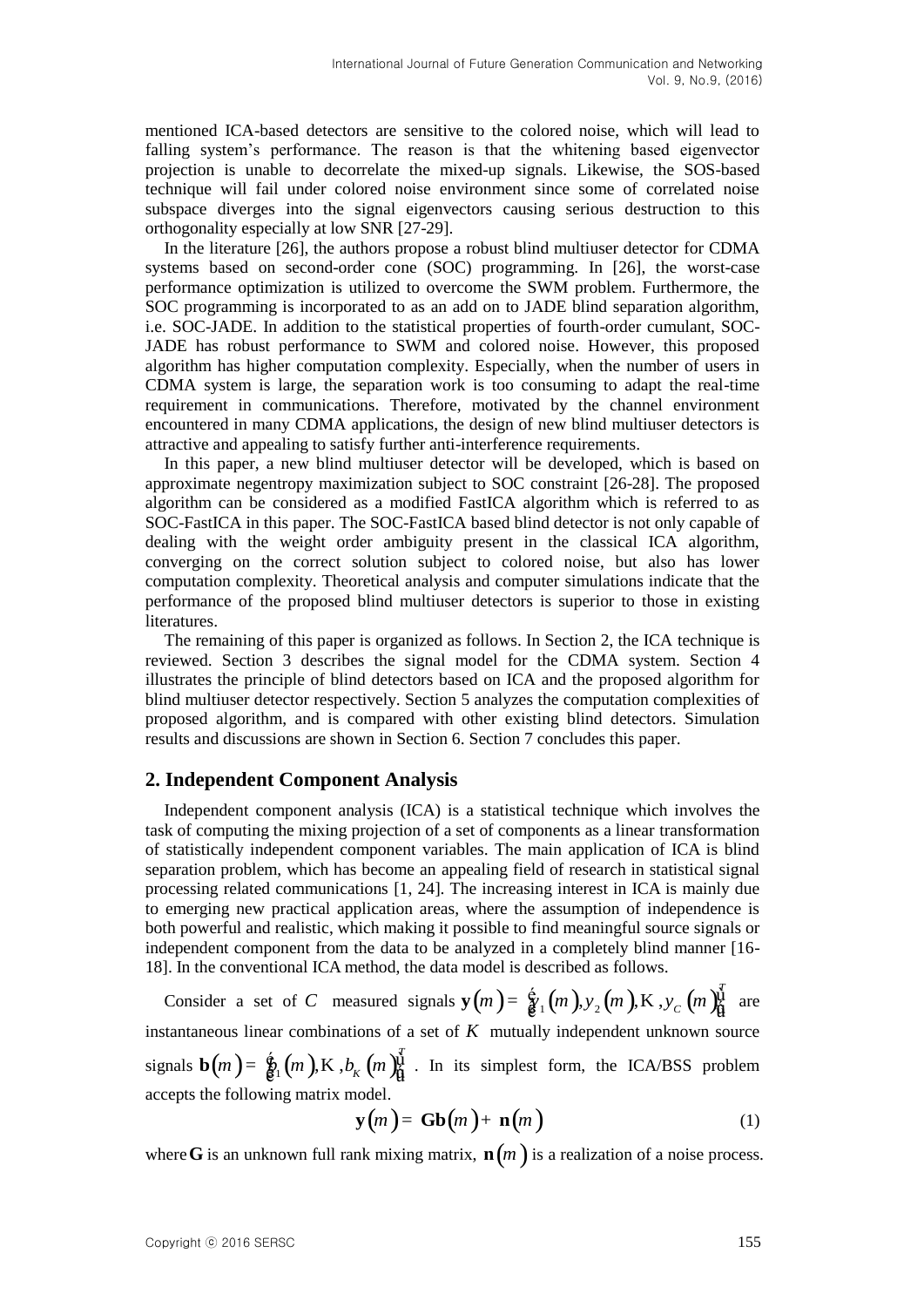If the mixing matrix **G** is non-singular,  $y(m)$  is a stationary ergodic random sequence, and no more than one Gaussian distributed sources is present in the mixture, forcing the statistical independence of the outputs yields the sources as follows

$$
\mathbf{z}(m) = \mathbf{W}\mathbf{y}(m) \tag{2}
$$

where W is referred to as separation matrix. Since the scale and the order of the components of  $\mathbf{b}(m)$  do not affect their statistical independence, satisfactory separation

is characterized by a global matrix  $C = WA$  with a non-mixing structure, that is, with a single non-null element per row and per column. This is an inherent feature of any ICA method is that the original scaling and arrangement cannot be estimated from the mere independence assumption. Although it is unimportant in blind separation problem, it should not to be ignored in communication systems. A schematic description of the ICA mathematical model is shown in Figure1.



**Figure 1. Schematic Description of the ICA Model** 

# **3. CDMA System Model**

A CDMA channel is characterized by the fact that there is no separation between the users in the frequency domain or in the time domain. In CDMA, each user uses its own code sequence (or signature sequence) to spread its narrowband information signal before transmission. The signature sequence is user specific, thus identifies each user in the as

system. The signal received at the receiver in continuous time domain can be represented as  
\n
$$
y(t) = \int_{i=-M}^{M} \int_{K=1}^{K} A_{k} b_{k} (i) s_{k} (t - iT - t_{k}) + sn(t)
$$
\n(3)

where *y* (*t*) is the received signal;  $A_k$  is the *k*th user's channel gain;  $b_k$  (*i*)  $\hat{\mathbf{l}}$   $\hat{\hat{\mathbf{e}}}$  1, +  $1\hat{\hat{\mathbf{u}}}$  is the *i*th data symbol transmitted by the *k*th user;  $s_k(t)$  is the deterministic signature waveform assigned to the  $k$ th user in the channel;  $T$  is the inverse of the data rate or the symbol time interval;  $t_k$  is the relative offset of  $k$ th user, which depends on channel spread;  $s^2$  is the noise power spectral density; *n*  $(t)$  is the additive white Gaussian noise (AWGN) with unit power spectral density;  $K$  and  $2M + 1$  are the number of users and observed symbols in a block, respectively. In the above system model it is assumed that the data symbols are independent, identically distributed (i.i.d) random variables.

In this paper, we focus on a synchronous CDMA system model. However, the method can be extended to an asynchronous CDMA system by extending the observation interval. Note that the detrimental affect of channel distortion or timing asynchronism can also be incorporated into signature waveform mismatch problem which will be discussed in the following section. The simplified one-shot (i.e. one symbol period) synchronous CDMA model is given by: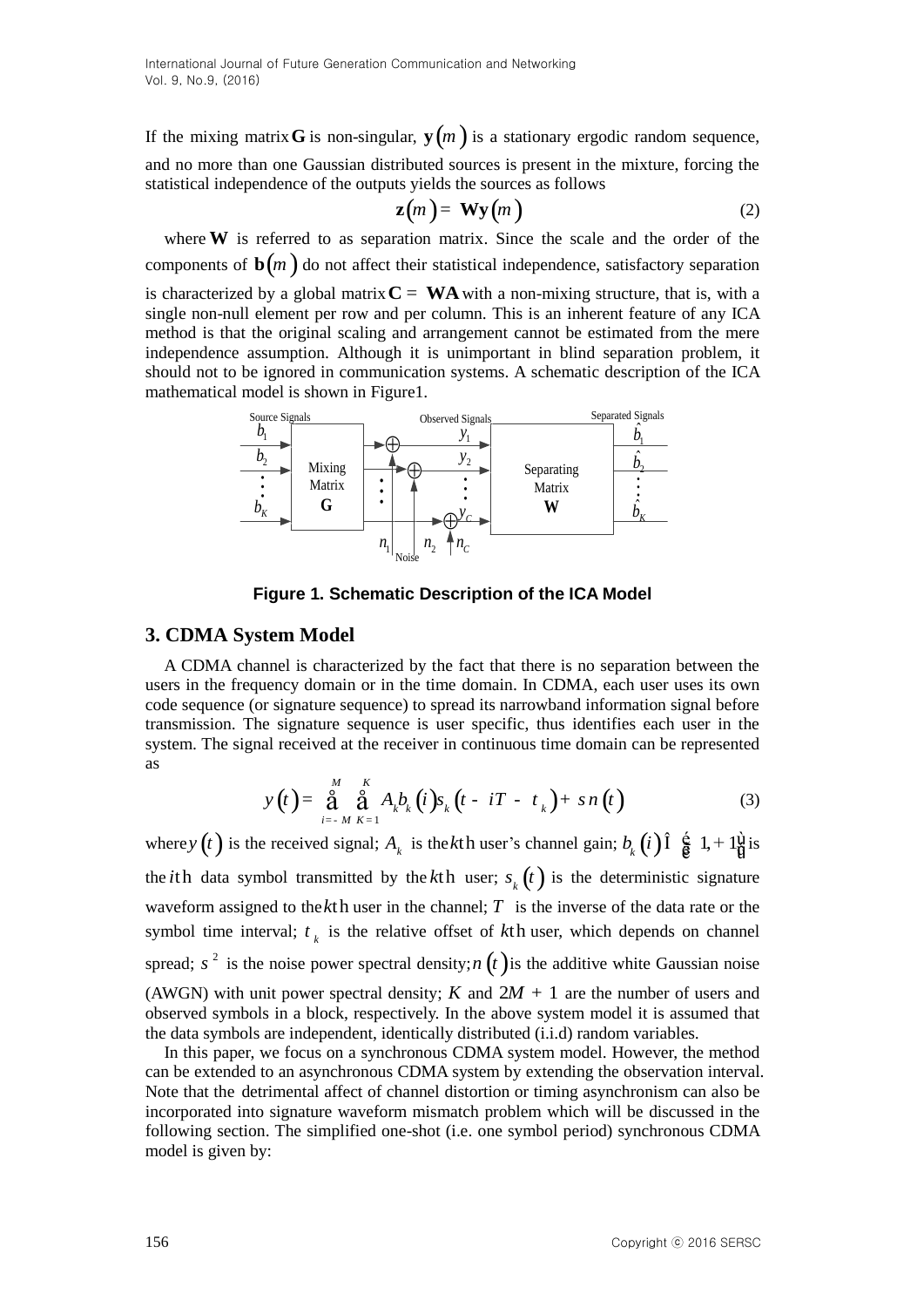$$
y(t) = \stackrel{\delta}{\underset{k=1}{\text{a}}} A_k b_k s_k(t) + sn(t)
$$
 (4)

The first processing task in the receiver is sampling the continuous-time received data. Here we assume chip rate sampling, which means  $C$  equal-spaced samples are taken from successive time intervals of  $T$  seconds, where  $C$  is the processing gain. Sampled data is then processed a window of a specific size. This is because symbol of desired and interfering transmissions fall entirely to one symbol interval in synchronous communication. After matched filtering and chip rate sampling, the received signal  $\mathbf{y}\!\left(m\,\right)$ for *m*th symbol can be expressed as a *C* ´ 1 vector:

$$
\mathbf{y}(m) = \mathop{\stackrel{\kappa}{\mathbf{a}}}_{k=1}^{K} A_{k,m} b_k (m) \mathbf{y}_k + s \mathbf{n}(m) \tag{5}
$$

where  $\mathbf{s}_k$  is the *C*  $\prime$  1 vector representation of kth user's signature sequence and  $\mathbf{n}(m)$ is the  $C'$  1 Gaussian noise vector. Assume that the channel gain of the user signal is not changing relative to bits, therefore  $A_{k,m} = A_k$ . In the remaining sections we will assume that the user 1 is the desired user and the signature code of the desired user is assumed to be known. For example, in the CDMA downlink scenario, the prior signature information of detected user is known in advance.

## **4. Blind Detector based on Second-order Cone Programming**

## **4.1. The Principle of Blind Detector Based on ICA**

In this subsection, the principle of ICA-based blind detector for CDMA system is illustrated. The representative ICA-based blind detector for CDMA system is shown in Figure 2. The received CDMA signals can be formulated as the mixed observation signals in blind separation model. The effect of channel distortion or timing asynchronization can be formulated as the mixing matrix in blind separation model. Based on this viewpoint, the source signals can be separated or extracted from the received signals using ICAbased blind separation technique. Considering the equation (5), the basic ICA-based BSS model can be acquired as follows,



**Figure 2. CDMA System Model Based On ICA-Based Blind Detector**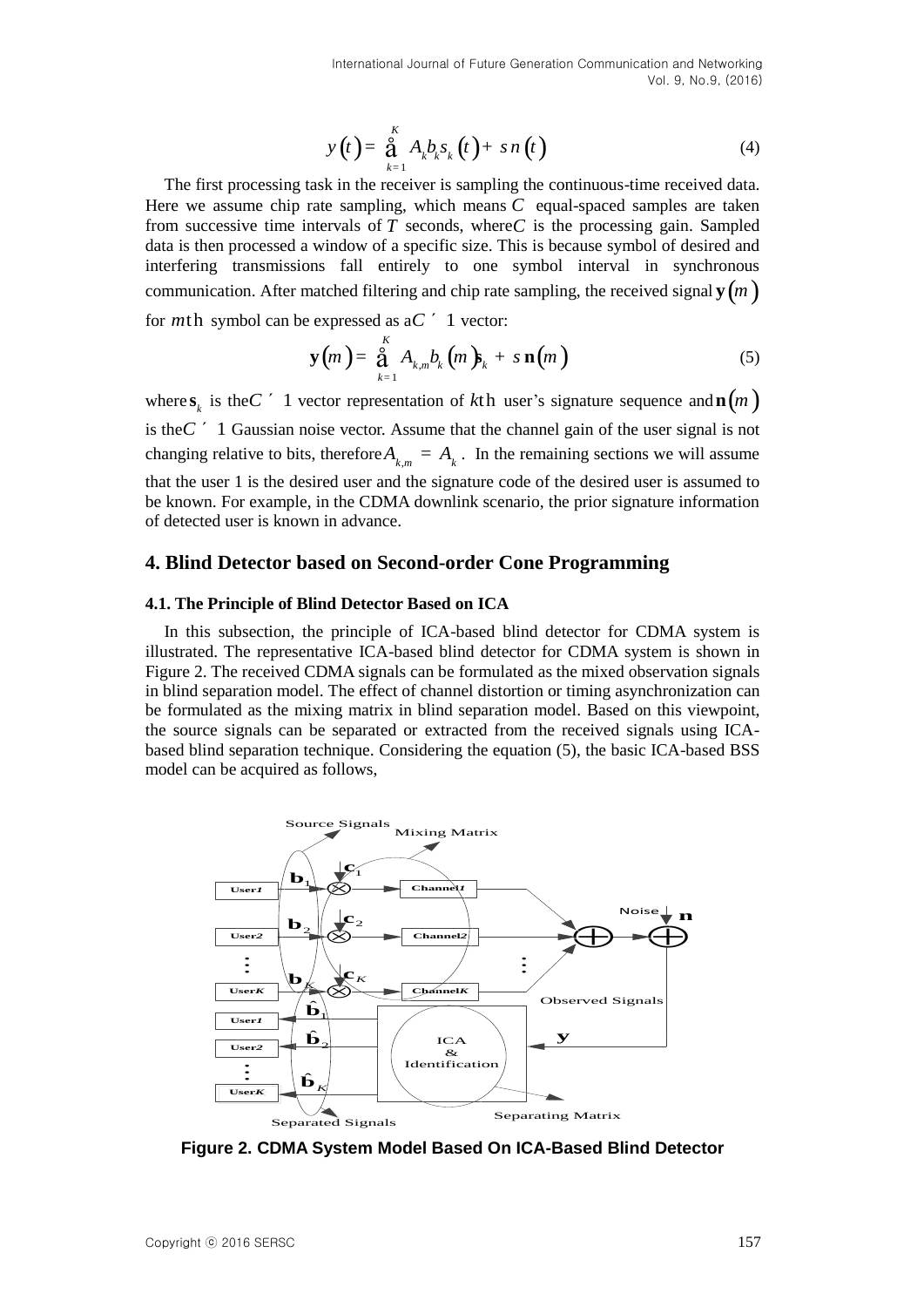$$
\mathbf{y}(m) = \mathbf{\hat{g}}_1 A_1, \mathbf{s}_2 A_2, \mathbf{K}, \mathbf{s}_k A_k \mathbf{\hat{g}}_{k'k} \mathbf{b}(m)_{k'1} + s \mathbf{n}(m) \n= \mathbf{Gb}(m) + s \mathbf{n}(m)
$$
\n(6)

In ICA-based CDMA model in (6),  $y(m)$  is the *m*th observed data vector, G is an unknown full rank mixing matrix,  $\mathbf{b}(m)$  is an unknown non-Gaussian source vector. The goal is to estimate the source  $\mathbf{b}(m)$  given only the observations  $\mathbf{y}(m)$  and the assumption of the independent sources. That is to say, the estimated source signals  $z = Wy$  are independent and each of them can be used to represent one of the sources. The ICA technique is always based on higher-order statistical (HOS) to formulate cost function. The HOS-based ICA algorithm is actually an unsupervised or neural network learning rule transformed into an efficient fixed-point iteration [1, 2]. Afterward, specific features of the received mixed-up signals will be extracted by maximizing their approximate negentropies. Next the principle of the maximizing approximate negentropies will be illustrated so that the separation matrix and source signals can be obtained for blind detection of CDMA systems.

The basic processing of blind separation is to find a certain signal tap and makes  $\mathbf{z}_{i} = \mathbf{w}^{H}$  $z_k = \mathbf{w}^H \mathbf{y}$ , where the vector **w** is a certain signal tap-weight vector in **W** and the superscript  $H$  denotes the complex conjugate transposition. This inference is that making the cost function based on the maximum of non-Gaussian is given by as follows [1, 2].

$$
J\left(\mathbf{z}_{k}\right) = E\left[\frac{1}{2}G\right]_{\mathbf{z}}^{\mathbf{a}}\mathbf{w}^{H}\mathbf{y}\left|\frac{\partial\mathbf{u}}{\partial\mathbf{p}}\right]
$$
(10)

Then, maximizing (10) subject to unit variance constraint  $E\left\{\mathbf{w}^H \mathbf{y}\right\}^2 = 1$ , the weight vector **w** of the classical complex-valued FastICA can be obtain the optimization problem.

Vector **w** of the classical complex-valued **FastICA** can be obtain the optimization problem.

\n
$$
\max_{\mathbf{w}} \text{maximize } E \int_{\mathbf{r}}^{\mathbf{\hat{f}}} G \oint_{\mathbf{r}}^{\mathbf{r}} \mathbf{w}^H \mathbf{y} \Big| \frac{2 \dot{\mathbf{q}}^{\mathbf{\hat{i}}}}{\dot{\mathbf{q}}^{\mathbf{\hat{j}}}}, \text{s.t.} \mathbf{E} \left\{ \left| \mathbf{w}^H \mathbf{y} \right|^2 \right\} = 1 \tag{11}
$$
\nIt has been demonstrated through stability analysis that almost any nonquadratic, even

function can be regarded as a cost function for non-Gaussianity maximization. For super-Gaussian signals, a suitable choice of the G function is a smooth, even function with fast computation, such as [1, 27]

$$
G = \log \frac{26}{9} \cdot 1 + \left| \mathbf{w}^H \mathbf{y} \right|^2 \frac{\ddot{\mathbf{0}}}{\dot{\mathbf{0}}}
$$
 (12)

Independent components with super-Gasussian distribution tend to be found first.

To achieve distinct convergent points, a Gram-Schmidt-like orthogonalization technique is generally applied after every iteration step to separate the signals of each user. Available information can be used to solve the problem of weight order ambiguity, either by indirectly choosing appropriate close point initializing ICA iterations or by directly adding the additional constraint [14-20]. The proposed idea which imposes the additional SOC constraint in the classical complex-valued FastICA algorithm and then initializes iterations using the desired spreading code could attain interference suppression and adaptive technique for blind detection over the condition of channel distortion and time asynchronisms in CDMA systems.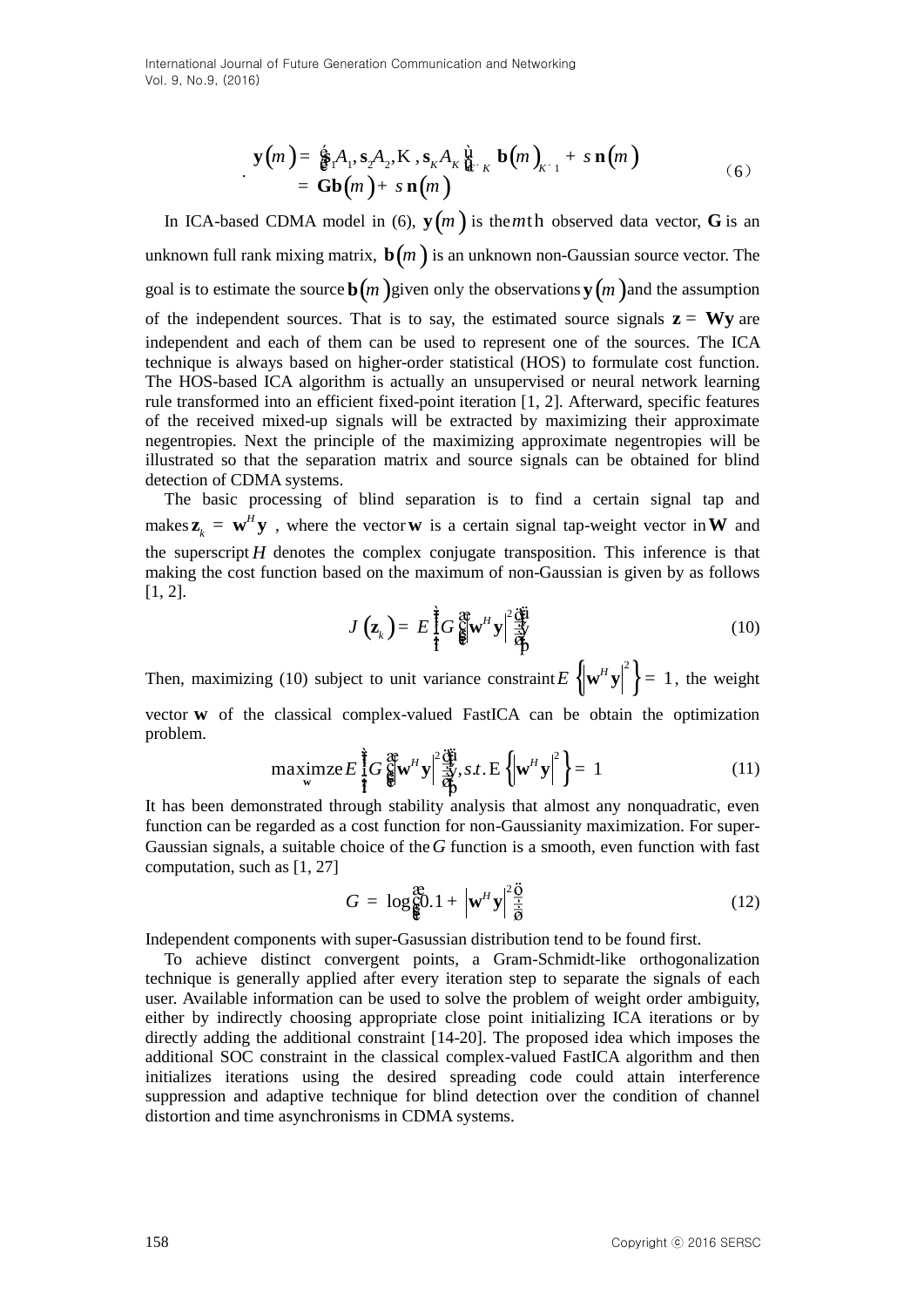#### **4.2. Blind Detector Subject to SOC Constraint**

Taking into account some actual factors, the actual received signature waveform can be modeled as  $\hat{\mathbf{s}}_k = A_k (\mathbf{s}_k + \mathbf{e}_k)$ , where  $\mathbf{e}_k$  is the mismatch error vector. Note that  $A_k$  can be estimated by matching the channel output power with  $\left\| \mathbf{s}_k \right\|^2$  $\mathbf{s}_{k}$ <sup>[[26]</sup>. In this way, we obtain the following normalized received signature waveform:

$$
\overline{\mathbf{s}}_k = \mathbf{s}_k + \mathbf{e}_k \tag{13}
$$

Clearly,  $\left\| \mathbf{e}_{i} \right\|^{2}$  $\mathbf{e}_k$  is a measure of the magnitude of signal waveform mismatch (SWM). The distortion can be due to asynchronism or multipath fading [26]. For example, in the case of timing asynchronism, we can use Taylor approximation to bound  $s(t + t)$ -  $s(t)$ , where  $t$  is the timing offset. Hence, the signal waveform mismatch error is easily bound by  $\|\mathbf{e}\| = \|\mathbf{\overline{s}} - \mathbf{s}\| \le BCt$ , where **B** is the upper bound for the derivative of the continuous signature waveform  $s(t)$ , and C is the spreading factor. In a multipath environment with an  $L$  -tap channel response  $h$ , the actual received signature waveform is  $\bar{s}_k = s_k \times h$ . Hence, we can obtain the following bound on the mismatch error vector:

$$
\|\mathbf{e}_{k}\| = \|\overline{\mathbf{s}}_{k} - \mathbf{s}_{k}\| \mathbf{\pounds} \|\mathbf{s}_{k} \mathbf{\ddot{A}} \mathbf{h} - \mathbf{s}_{k}\|
$$
  

$$
\mathbf{\pounds} \|\mathbf{s}_{k} \mathbf{\ddot{A}} (\mathbf{h} - \mathbf{h}_{ideal})\|
$$
  

$$
\mathbf{\pounds} \mathbf{\sqrt{L}} \|\mathbf{h} - \mathbf{h}_{ideal}\|
$$
 (14)

where  $\mathbf{h}_{idea}$  denotes the ideal channel response. If the channel has a main line of sight component and small multipath components, then  $\|\mathbf{h} - \mathbf{h}_{idea}\|$  will be small. Without loss of generality, suppose that user 1 is our desired user whose signature waveform is expressed as  $\mathbf{s}_1$ . We assume the distortion error  $\mathbf{e}_1$  in the desired signal waveform can be bounded by some constant  $d > 0$ , that is,  $\left\| \mathbf{e}_{1} \right\| \leq d$ . The size of  $d$  can be estimated, for example (14). The actual received signal waveform  $\overline{s}_1$  can be described as a vector in the set

$$
S_1(d) = \left\{ \overline{\mathbf{s}}_1 \middle| \overline{\mathbf{s}}_1 = \mathbf{s}_1 + \mathbf{e}_1, \left\| \mathbf{e}_1 \right\| \leq d \right\}
$$
(15)

Consider the equation (5), (6) and signature waveform mismatch, then yielding  
\n
$$
\overline{\mathbf{y}}(m) = \frac{\overline{\mathbf{s}}A}{1442} \lim_{\substack{M \to \infty \\ \text{desired user}}} \mathbf{y} + \frac{\delta}{2} \overline{\mathbf{s}}_k A_k b_k(m) + \mathbf{s} \mathbf{n}(m) + \mathbf{y} \mathbf{n}(m) + \mathbf{y} \mathbf{n}(m) + \mathbf{y} \mathbf{n}(m) + \mathbf{y} \mathbf{n}(m) + \mathbf{y} \mathbf{n}(m) + \mathbf{y} \mathbf{n}(m) + \mathbf{y} \mathbf{n}(m) + \mathbf{y} \mathbf{n}(m) + \mathbf{y} \mathbf{n}(m) + \mathbf{y} \mathbf{n}(m) + \mathbf{y} \mathbf{n}(m) + \mathbf{y} \mathbf{n}(m) + \mathbf{y} \mathbf{n}(m) + \mathbf{y} \mathbf{n}(m) + \mathbf{y} \mathbf{n}(m) + \mathbf{y} \mathbf{n}(m) + \mathbf{y} \mathbf{n}(m) + \mathbf{y} \mathbf{n}(m) + \mathbf{y} \mathbf{n}(m) + \mathbf{y} \mathbf{n}(m) + \mathbf{y} \mathbf{n}(m) + \mathbf{y} \mathbf{n}(m) + \mathbf{y} \mathbf{n}(m) + \mathbf{y} \mathbf{n}(m) + \mathbf{y} \mathbf{n}(m) + \mathbf{y} \mathbf{n}(m) + \mathbf{y} \mathbf{n}(m) + \mathbf{y} \mathbf{n}(m) + \mathbf{y} \mathbf{n}(m) + \mathbf{y} \mathbf{n}(m) + \mathbf{y} \mathbf{n}(m) + \mathbf{y} \mathbf{n}(m) + \mathbf{y} \mathbf{n}(m) + \mathbf{y} \mathbf{n}(m) + \mathbf{y} \mathbf{n}(m) + \mathbf{y} \mathbf{n}(m) + \mathbf{y} \mathbf{n}(m) + \mathbf{y} \mathbf{n}(m) + \mathbf{y} \mathbf{n}(m) + \mathbf{y} \mathbf{n}(m) + \mathbf{y} \mathbf{n}(m) + \mathbf{y} \mathbf{n}(m) + \mathbf{y} \mathbf{n}(m) + \mathbf{y} \mathbf{n}(m) + \mathbf{y} \mathbf{n}(m) + \mathbf{y} \mathbf{n}(m) + \mathbf
$$

From (16), the first term is the desired user, the second and third terms are the interference vector and noise vector with regard to desired user. For constraint satisfaction, the weight vector **w** must satisfy  $\left|\mathbf{w}^H\overline{\mathbf{s}}_1\right|$ <sup>3</sup> 1 for all vectors [26-28]. Such a constraint guarantees that the data symbols of user 1 can be taken from the mixture, regardless of how its signal waveform is mismatched, while the error is bounded by *d* . Now suppose that the weight constraint is enforced; the main goal will be to find a vector **w** that maximizes the cost function  $E\left[\int_{0}^{\frac{1}{2}}G\int_{\frac{1}{2}}^{\infty}w^{H}\overline{y}\right]^{2}\frac{d\overline{y}}{\frac{1}{2}y}$ .  $\mathbf{w}^H \overline{\mathbf{y}}$   $\overline{\mathbf{y}}$ . Then, the problem of worstcase design of the ICA detector based on approximate negentrogy maximization can be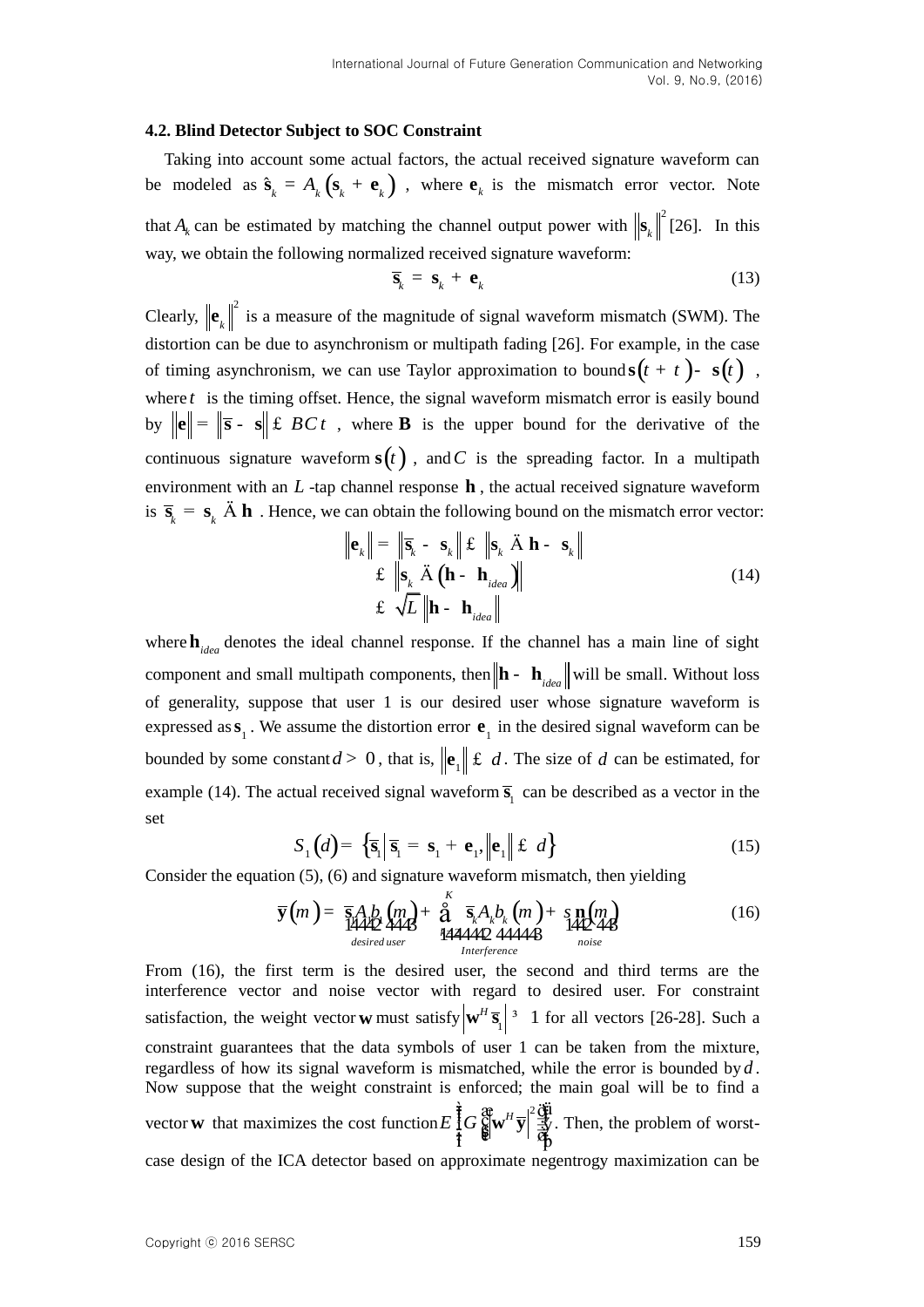formulated as

$$
\underset{\mathbf{w}}{\text{maximize}} E \prod_{i=1}^{\frac{1}{2}} G \prod_{i=1}^{\mathfrak{B}} \mathbf{w}^{H} \overline{\mathbf{y}} \Big| \frac{d \mathbf{w}}{d \mathbf{y}}^{2} \mathbf{y}, s.t. \Big| \mathbf{w}^{H} \overline{\mathbf{s}}_{1} \Big|^{3} \text{ 1} for \Big| \mathbf{e}_{1} \Big| \Big| \mathbf{f} \ d \qquad (17)
$$

The problem in (17) can be rewritten as

The problem in (17) can be rewritten as  
\n
$$
\max_{\mathbf{w}} \text{maximize } E \int_{\mathbf{v}}^{\frac{1}{2}} G \int_{\mathbf{w}}^{\mathbf{w}} \mathbf{w}^H \overline{\mathbf{y}} \Big| \frac{2 \overrightarrow{\mathbf{q}}}{\overrightarrow{\mathbf{q}}}, s.t. \min_{\mathbf{w}} \left| \mathbf{w}^H \overline{\mathbf{s}}_1 \right|^{3} = 1
$$
\n
$$
\text{The ICA formulation introduces the additional SOC Programming condition, which has}
$$
\n(18)

infinitely many nonconvex quadratic constraints on **w** . According to the derivation of [28, 29], it can be easily shown that in the case of a sufficiently small uncertainty (i.e., where the uncertainty radius  $d \mathbf{\pounds} \|\mathbf{w}^H \mathbf{s}_1\|$  $d \mathbf{f} \|\mathbf{w}^H \mathbf{s}_1 / \|\mathbf{w}\|$ ), the left-hand side of the constraint in (18) can be rewritten as

$$
\min_{\|\mathbf{e}_i\|^E d} \left|\mathbf{w}^H \left(\mathbf{s}_1 + \mathbf{e}_1\right)\right| = \left|\mathbf{w}^H \mathbf{s}_1\right| - d \left\|\mathbf{w}\right\| \tag{19}
$$

Using  $(19)$  and taking into account that the cost function in  $(17)$  is not affected by an

Using (19) and taking into account that the cost function in (17) is not affected by an arbitrary phase rotation of **w**, the problem of (18) can be described in this form:  
\n
$$
\maximize E\left[\frac{1}{2}G\right]_{\mathbf{w}}^{\mathbf{w}}W^{H}\overline{\mathbf{y}}\left|\frac{1}{2}\right|\overline{\mathbf{y}}^{2}, s.t. \left|\mathbf{w}^{H}\mathbf{s}_{1}\right| = d\left\|\mathbf{w}\right\|^{3} = 1
$$
\n(20)  
\nIf the cost function in (20) is maximized, the inequality constraint in (20) is satisfied,

which means that, while maximizing the cost function in (20), the equality constraint  $\mathbf{w}^H \mathbf{s}_1$  -  $d \|\mathbf{w}\| = k$  is satisfied, where  $k^{-3}$  1. Then, an extra constraint Im  $\{\mathbf{w}^H \mathbf{s}_1\}$ can be omitted because the equality constraint  $\left|\mathbf{w}^H\mathbf{s}_1\right|$  -  $d\left|\left|\mathbf{w}\right|\right| = k$  guarantees that the value of  $\mathbf{w}^H \mathbf{s}_1$  is real-valued and positive. Using the equality constraint, the weight vector **w** is obtained by rewriting the convex optimization problem of (20) as <br>maximze  $E\left[\int_{\mathbf{x}}^{\mathbf{\hat{g}}} G_{\mathbf{g}}^{\mathbf{\hat{g}}} \mathbf{w}^H \mathbf{y}\right] \frac{d\mathbf{\hat{g}}}{d\mathbf{\hat{g}}}, s.t. \frac{1}{d^2} \left|\mathbf{w}^H \mathbf{s}_1 - k\right|^2 = \mathbf{w}^H \mathbf{w}$ 

vector **w** is obtained by rewriting the convex optimization problem of (20) as  
\n
$$
\max_{\mathbf{w}} \text{maximize } E\left\{\frac{1}{f}G\right\}_{\mathbf{w}}^{\mathbf{w}} \mathbf{w}^H \overline{\mathbf{y}} \Big| \frac{d\mathbf{w}}{dt} \mathbf{y}.s.t. \frac{1}{d^2} \Big|\mathbf{w}^H \mathbf{s}_1 - k \Big|^2 = \mathbf{w}^H \mathbf{w}
$$
\n(21)  
\nThis solves the optimization problem of worst-case performance by maximizing the

approximate negentropy subject to the SOC constraint. The constrained optimization problem in (21) will be derived by the quasi-Newton iteration. Newton's method is based<br>
on the Lagrangian function<br>  $J(\mathbf{w}) = E \int_0^2 G \mathbf{g} \mathbf{w}^H \mathbf{y} \Big| \frac{\partial \mathbf{g}}{\partial x} - m_0 \mathbf{g} - m_0 \mathbf{g} \Big| \mathbf{w}^H \mathbf{s}_1 - k \Big|^2 = \mathbf{w}$ on the Lagrangian function

Equation (22) The equation is given by:

\n
$$
J(\mathbf{w}) = E \int_{\mathbf{I}}^{\frac{1}{2}} G \int_{\mathbf{S}}^{\mathbf{a}} \mathbf{w}^{H} \overline{\mathbf{y}} \Big|^{2} \frac{d\mathbf{u}}{d\mathbf{r}} - m_{0} \int_{\mathbf{S}}^{\mathbf{a}} \frac{1}{d^{2}} \Big| \mathbf{w}^{H} \mathbf{s}_{1} - k \Big|^{2} = \mathbf{w}^{H} \mathbf{w}^{\frac{\overrightarrow{0}}{\frac{1}{2}}}.
$$

Where  $m_0$  is a Largrange multiplier. The pre-whitening step is omitted in order to simplify described as

writing.. To use the approximate Newton iteration, the weight-updating algorithm is  
described as  

$$
\mathbf{w} = \mathbf{w} - \frac{\tilde{N}J(\mathbf{w})}{\tilde{N}(\tilde{N}J(\mathbf{w}(p)))}
$$

$$
2E \frac{\partial}{\partial y} (\mathbf{w}^H \mathbf{y}) \frac{\partial}{\partial z} \frac{\partial}{\partial y} \mathbf{w}^H \mathbf{y}^2 \frac{\partial}{\partial z} - m_0 \frac{\partial}{\partial t^2} (\mathbf{s}_1 \mathbf{s}_1^T \mathbf{w} - k \mathbf{s}_1) - \mathbf{w}_u^{\mathbf{u}} \frac{\partial}{\partial t}
$$
(23)  

$$
= \mathbf{w} - \frac{2E \{ \mathbf{y} \mathbf{y}^H \} E \frac{\partial}{\partial t} (\mathbf{w}^H \mathbf{y}) + |\mathbf{w}^H \mathbf{y}|^2 g \frac{\partial}{\partial y} (\mathbf{w}^H \mathbf{y})^2 \frac{\partial}{\partial t} - m_0 \frac{\partial}{\partial t} (\lambda^2 \mathbf{s}_1 \mathbf{s}_1^T) - \mathbf{I}_H^{\mathbf{u}}
$$

The euqation can be further simplified by multiplying both sides of (23) by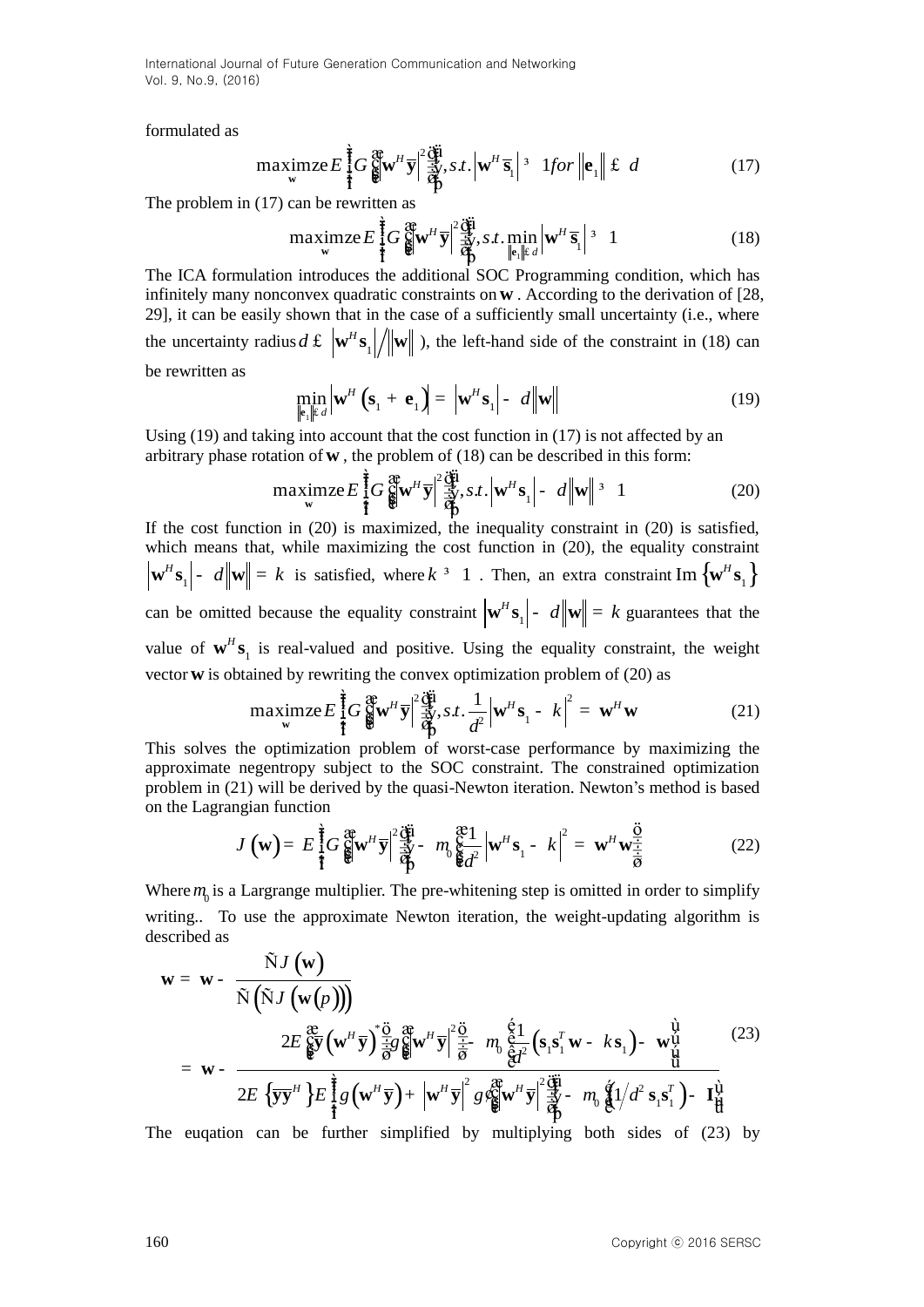$\mathbf{F} = \int_{0}^{1/2} \mathbf{R}_{y} \cdot \mathbf{N} \left( \mathbf{S} \mathbf{Z} \left( \mathbf{w} \right) \right)$ . When a sufficiently small  $n_{y}$  is chosen, it can be easily shown<br>that the left-hand side of the equality in (23) w multiplying  $-\left(\frac{1}{2}\right)\mathbf{R}_{y} \cdot \mathbf{$  $-\left(1/2\right)R_{\overline{y}}^{-1}\tilde{N}\left(\tilde{N}J\left(\mathbf{w}\right)\right)$ . When a sufficiently small  $m_0$  is chosen, it can be easily shown that the left-hand side of the equality in (23) **w** multiplying  $-(1/2)R_{\overline{y}}^{-1}\tilde{N}(\tilde{N}J(w))$ that the left-hand side of the equality in (23) **w** multiplying  $-(1/2)\mathbf{R}_{\bar{y}}^{-1}\tilde{N}(\tilde{N}J(\mathbf{w}))$ <br>can be set as  $\bar{\mathbf{w}} = g\mathbf{w}$ , where  $g = -E\int_{1}^{\frac{2}{3}} g\left(\frac{\partial \mathbf{w}}{\partial \theta}\mathbf{w}^{H}\overline{\mathbf{y}}\right]^{2}\frac{\partial}{\partial \theta} + \left|\mathbf{w}^{H$  $\mathbf{\hat{y}}^{\mu} \overline{\mathbf{y}} \Big| \frac{d\mathbf{\hat{y}}}{dt} + \Big| \mathbf{w}^{\mu} \overline{\mathbf{y}} \Big|^{2} g \oint_{\mathbf{\hat{y}}}^{\mathbf{\hat{y}}} \mathbf{w}^{\mu} \mathbf{y} \Big|^{2} \frac{d\mathbf{\hat{y}}}{dt} \hat{\mathbf{i}}$  i. Then, projecting  $\bar{\mathbf{w}}$  through  $\mathbf{w}(p+1)$   $\bar{\mathbf{w}}/\sqrt{\bar{\mathbf{w}}\mathbf{R}_{\bar{y}}\bar{\mathbf{w}}}$  could enforce the unit variance constraint  $E\left\{\mathbf{w}^H \overline{\mathbf{y}}\right\}^2 = 1$  after each ICA iteration. The scalar factor g will not affect<br>the convergence point. Finally, it can be explicitly simplified as<br> $\overline{\mathbf{w}} = \mathbf{R}_{\overline{y}}^{-1} E \prod_{i=1}^{\frac{2}{3}} \overline{\mathbf$ the convergence point. Finally, it can be explicitly simplified as <br>  $\overline{\mathbf{w}} = \mathbf{R}^{-1} E^{\frac{2}{3}} \overline{\mathbf{v}} (\mathbf{w}^H (p) \overline{\mathbf{v}})^* g \mathbf{g}^{\text{av}} (\mathbf{w}^H (p) \overline{\mathbf{v}})^2 \mathbf{g}^2 \mathbf{w}^H (p) \overline{\mathbf{v}}^2 + E^{\frac{2}{3}} g \mathbf{g}^{\text{av}} (\mathbf{$ ce point. Finally, it can be explicitly simplified as<br>  $\overline{\mathbf{w}} = \mathbf{R}_{\overline{y}}^{-1} E \int_{\overline{y}}^{\frac{2}{3}} \overline{\mathbf{y}} (\mathbf{w}^H (p) \overline{\mathbf{y}})^\dagger g_{\overline{g}}^{\mathfrak{P}} \mathbf{w}^H (p) \overline{\mathbf{y}} |_{\overline{\mathbf{w}}^{\mathcal{U}}^{\mathcal{U}}}^2 E \int_{\overline{g}}^{\frac{2}{3}} g_{\overline{g}}$ 

ce point. Finally, it can be explicitly simplified as  
\n
$$
\overline{\mathbf{w}} = \mathbf{R}_{\overline{y}}^{-1} E \int_{\overline{\mathbf{t}}}^{\overline{\mathbf{t}}} \overline{\mathbf{y}} (\mathbf{w}^{H} (p) \overline{\mathbf{y}})^{*} g_{\overline{\mathbf{g}}}^{\overline{\mathbf{g}}} \mathbf{w}^{H} (p) \overline{\mathbf{y}} \Big|^{2} \frac{\partial \mathbf{\hat{u}}}{\partial \mathbf{\hat{y}}} - E \int_{\overline{\mathbf{t}}}^{\overline{\mathbf{t}}} g_{\overline{\mathbf{g}}}^{\overline{\mathbf{g}}} \mathbf{w}^{H} (p) \overline{\mathbf{y}} \Big|^{2} \frac{\partial \mathbf{\hat{u}}}{\partial \mathbf{\hat{y}}} + |\mathbf{w}^{H} (p) \overline{\mathbf{y}}|^{2} g_{\overline{\mathbf{g}}}^{\overline{\mathbf{g}}} \mathbf{w}^{H} (p) \overline{\mathbf{y}} \Big|^{2} \frac{\partial}{\partial \mathbf{\hat{y}}} \mathbf{w} (p) + m \mathbf{R}_{\overline{y}}^{-1} \mathbf{s}_{1}
$$
\n
$$
\mathbf{w}(p+1) - \overline{\mathbf{w}} / \sqrt{\overline{\mathbf{w}}^{H} \mathbf{R}_{\overline{y}}} \overline{\mathbf{w}}
$$

Where  $m = m_b k / 2d^2$ . Finally, the desired weight vector with unit variance constraint in the proposed method is as follows.

**Step 1.** After centering  $\bar{y}$ , take a small initial vector  $\bf{w}(0) = 0.01 s$ <sub>1</sub>. Let iteration number  $p = 0$ . **Step 2.** Update  $\int \frac{1}{2} \vec{y} \left( \mathbf{w}^H(p) \overline{y} \right)^* g \frac{d \mathbf{w}^H}{d \mathbf{w}^H}(p) \overline{y} \Big|^2 \frac{d \mathbf{w}^H}{d \mathbf{w}^H}(p) \overline{y} \Big|^2 \frac{d \mathbf{w}^H}{d \mathbf{w}^H}(p) \overline{y} \Big|^2 \frac{d \mathbf{w}^H}{d \mathbf{w}^H}(p) \Big|^2 \frac{d \mathbf{w}^H}{d \mathbf{w}^H}(p) \Big|^2 \frac{d \mathbf{w}^H}{d \mathbf{w$ 

$$
\overline{\mathbf{w}} = \mathbf{R}_{\overline{y}}^{-1} E \left\{ \overline{\mathbf{y}} \left( \mathbf{w}^H \left( p \right) \overline{\mathbf{y}} \right)^* g \right\}^{\mathfrak{F}}_{\mathfrak{F}} \mathbf{w}^H \left( p \right) \overline{\mathbf{y}} \right\}^2 \frac{\partial \overline{\mathbf{w}}}{\partial \overline{\mathbf{p}}} - E \left\{ g \right\}^{\mathfrak{F}} g \mathbf{w}^H \left( p \right) \overline{\mathbf{y}} \right\}^2 \frac{\partial \overline{\mathbf{w}}}{\partial \mathbf{p}} + \left| \mathbf{w}^H \left( p \right) \overline{\mathbf{y}} \right|^2 \frac{\partial \overline{\mathbf{w}}}{\partial \mathbf{p}} \mathbf{w}^H \left( p \right) \mathbf{y} \right\}^2 \frac{\partial \overline{\mathbf{w}}}{\partial \mathbf{p}} \mathbf{w}^H \left( p \right) \mathbf{y} \right\}^2 \frac{\partial \overline{\mathbf{w}}}{\partial \mathbf{w}} \mathbf{w}^H \left( p \right) \mathbf{y} \right\}^2 \frac{\partial \overline{\mathbf{w}}}{\partial \mathbf{w}} \mathbf{w}^H \left( p \right) \mathbf{y} \right\}^2 \frac{\partial \overline{\mathbf{w}}}{\partial \mathbf{w}} \mathbf{w}^H \left( p \right) \mathbf{y} \right\}^2 \frac{\partial \overline{\mathbf{w}}}{\partial \mathbf{w}} \mathbf{w}^H \mathbf{w}^H \mathbf{w}^H \mathbf{w}^H \mathbf{w}^H \mathbf{w}^H \mathbf{w}^H \mathbf{w}^H \mathbf{w}^H \mathbf{w}^H \mathbf{w}^H \mathbf{w}^H \mathbf{w}^H \mathbf{w}^H \mathbf{w}^H \mathbf{w}^H \mathbf{w}^H \mathbf{w}^H \mathbf{w}^H \mathbf{w}^H \mathbf{w}^H \mathbf{w}^H \mathbf{w}^H \mathbf{w}^H \mathbf{w}^H \mathbf{w}^H \mathbf{w}^H \mathbf{w}^H \mathbf{w}^H \mathbf{w}^H \mathbf
$$

Where  $\mathbf{R}_{\overline{y}} = E \left\{ \overline{y} \overline{y}^H \right\}$  is the data correlation matrix and g and g ¢ denote the derivatives of *G* and *g* , respectively.

**Step 3.** Check the convergence of  $\mathbf{w}(p)$ . If the error measure is

$$
\hat{\mathbf{a}} \bigg|_{i=1}^{c} \Big| w_i (p+1) - w_i (p) \Big| > e
$$
, where *e* is the terminating error value, let  $p = p + 1$  and go back to step 2. Otherwise, output the vector **w**(*p*).

According to classical FastICA, the step that projects  $\overline{\textbf{w}}$  through  $\mathbf{w}(p+1)$ <sup>-</sup>  $\overline{\mathbf{w}}/\sqrt{\overline{\mathbf{w}}^H \mathbf{R}_{\overline{\mathbf{y}}}}$  could enforce the unit variance

 $\text{constraint } E\left\{\mathbf{w}^H \overline{\mathbf{y}}\right\}^2 = 1 \text{ after each step.}$ 

In veiw of the blind separation of CDMA system, a modification of the classical FastICA has been proposed that omits the complex pre-whitening step and directly incorporates the SOC constraint into the correct solution. In CDMA system, the proposed SOC-FastICA detection is developed to combat small-to-medium, norm-bounded SWM under colored noise. It is noteworthy that the proposed blind detector can be implemented by choosing a proper value for *m* without estimating *d* . Due to the algorithmic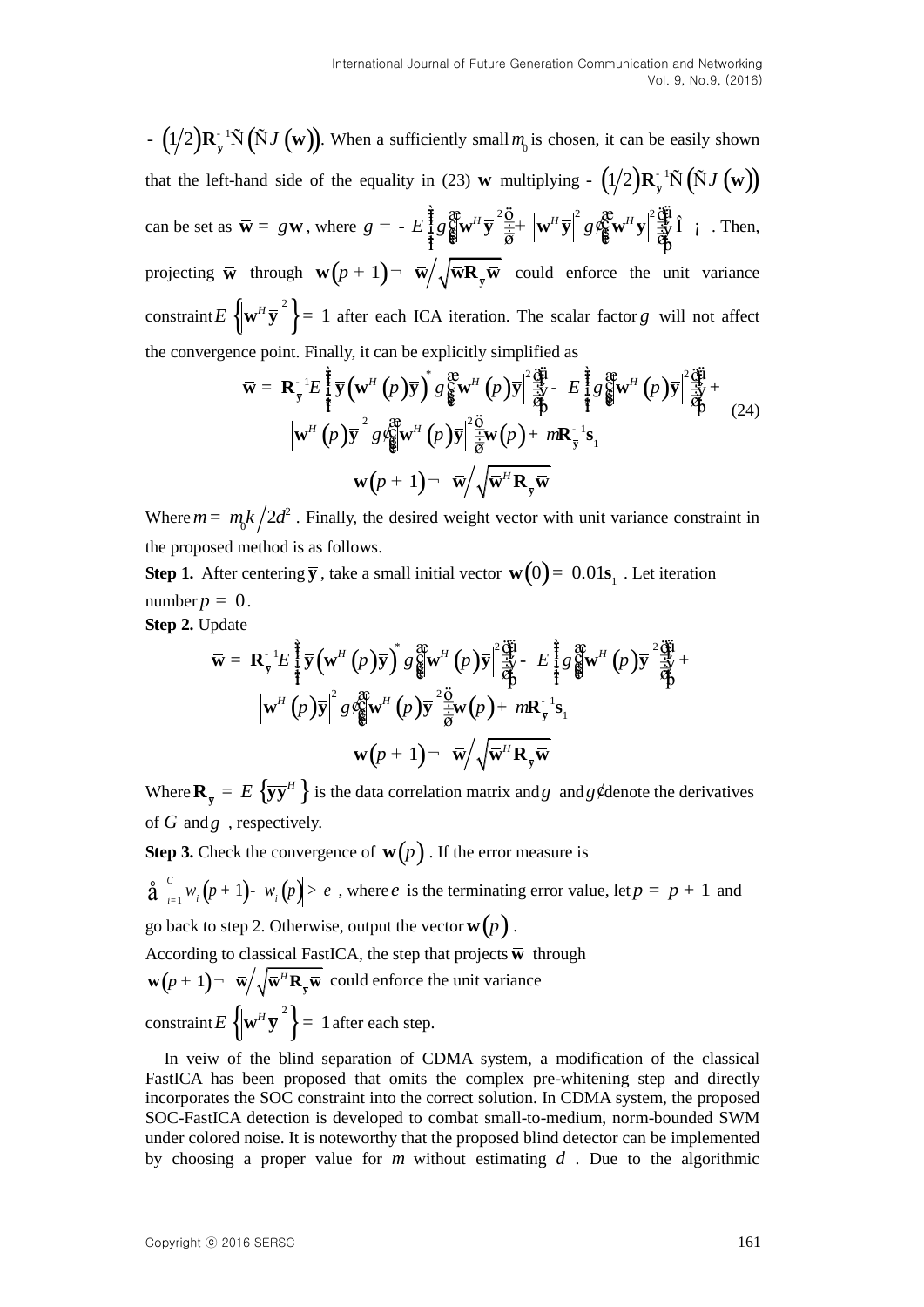parameter *m* (including to the Lagrange multiplier  $m_0$ ), the parameter  $k$ , and the unknown SWM *d* ), the proposed SOC-FastICA possesses the capability of self-adjusting computation against SWM. Self-adjusting computation refers to a model of computing where computations can automatically respond to changes in varying SWM *d* , which means that parameter *m* can be kept a proper constant under varying circumstances by using self-adjusted  $m_0$  and  $k$  for ICA iterations. The proposed algorithm is nonsensitive to SWM for CDMA systems.

# **5. Comparison of Computational Complexity**

The computational complexities of the proposed detector in (24) (including projection) are about  $O(C<sup>2</sup>M)$   $(M$  ? C  $)$  in total, M is the length of data. The computational complexity of the proposed detectors will then be compared with the CMOE detector, the subspace-based MMSE detector, the MMSE-ICA detector, and SOC-JADE. The evaluation of the CMOE detector including autocorrelation matrix  $\mathbf{R}_{\overline{y}}$  and its inverse operation  $\mathbf{R}_{\bar{y}}^{-1}$  has the complexity of order.  $O(C^2M) + O(C^2) = O(C^2M)$  In the subspace-based MMSE detector, the EVD of autocorrelation matrix has the complexity of  $O(C<sup>2</sup>M) + O(C<sup>2</sup>K)$ , and the complexity of the projection of the desired signature waveform onto signal subspace is  $O(C^2)$ . Thus, the final complexity of the subspacebased MMSE is of order  $O(C^2M)$ . Besides, in the MMSE-ICA, the computational complexities of autocorrelation matrix, prior subspace estimation, pre-whitening of the received data, and each unit-gain-based ICA iteration are  $O(C^2M)$ ,  $O\left(CK\right)$ , and  $O(KM)$ , respectively [17]. Thus, the final complexity of the MMSE-ICA is of order  $O(C<sup>2</sup>M)$ . The computational complexities of the SOC-JADE detector are about  $O\left( C^4M\right)$  in total. The computation burden is mainly dominated by the computation of cumulants [32]. Obviously, the computation complexity of SOC-JADE is higher than the proposed blind detector.

# **6. Simulations and Discussions**

To demonstrate the effectiveness of the proposed blind detector, we conduct simulation experiments to evaluate the performance for CDMA systems compared with those of the existing blind detectors, which include the CMOE detector, subspace-MMSE detector, MMSE-ICA detector and SOC-JADE detector. Consider a CDMA system under colored noise environment, using the following parameters. The additive colored noise is modeled by a moving average (MA) process and generated by applying a white Gaussian noise sequence to a corresponding finite impulse response (FIR) filter with transfer function  $H(z) = 1 - a z^{-1}$ , where a is the correlation coefficient. We test the performance of our proposed algorithm on asynchronous or distorted channel CDMA systems. The effect of asynchronism or distorted is described as a SWM problem.

Timing asynchronism or distorted channel is modeled through the presence of SWM as in (13), where  $\mathbf{e}_k : N(0, s^2)$ . Consider CDMA systems using Gold codes of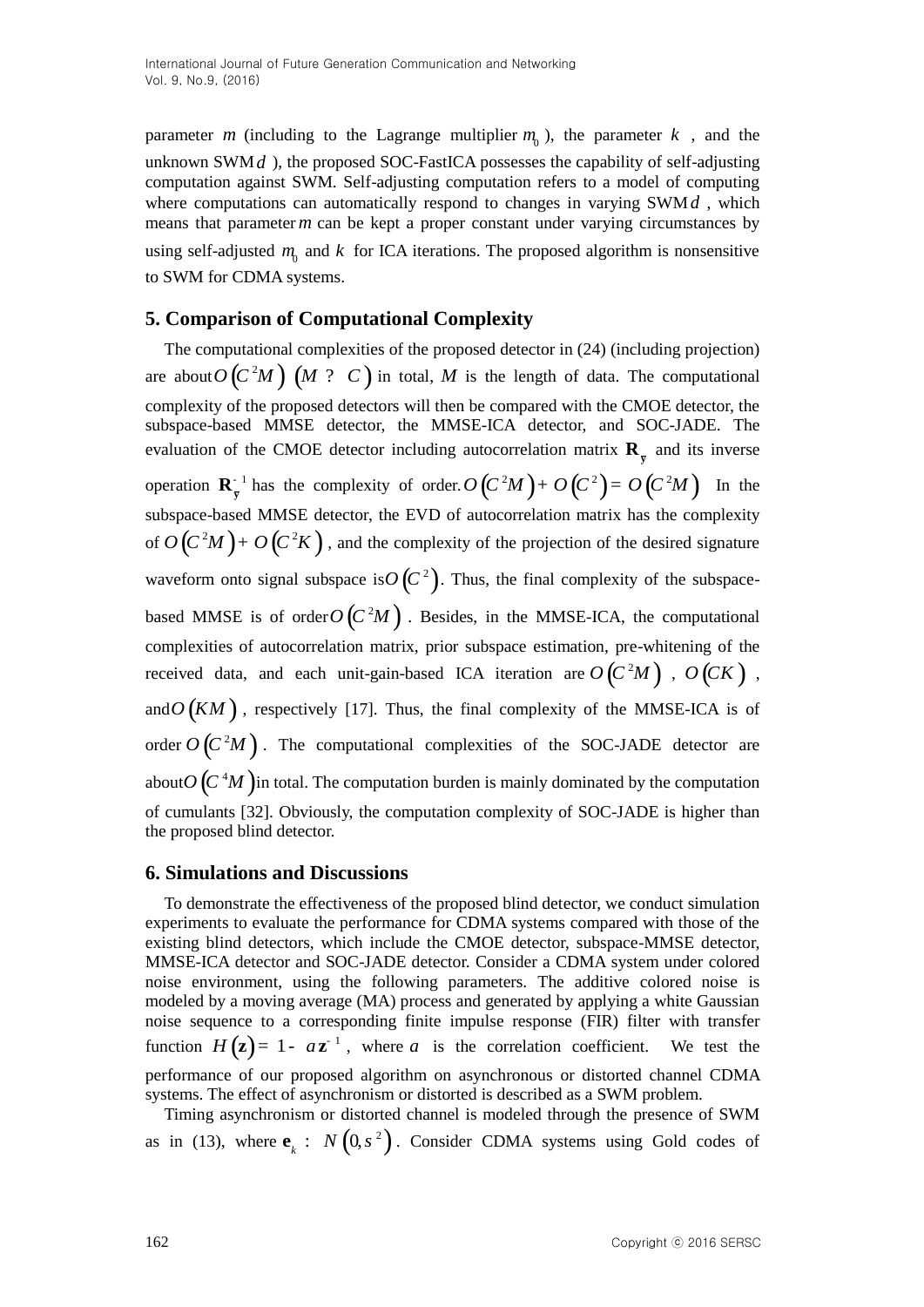length  $C = 31$  with the number of users  $K = 7$ . For the system with  $K = 7$  users the interference-to-signal ratio (ISR) is set to be<br>  $E_{\text{R}}^{R}$  and  $E_{\text{R}}^{R}$  and  $E_{\text{R}}^{R}$  and  $E_{\text{R}}^{R}$  and  $E_{\text{R}}^{R}$  and  $E_{\text{R}}^{R}$  and  $E_{\text{R}}^{R}$  and  $E_{\text{R}}^{R}$  and  $E_{\text{R}}^{R}$  and  $E_{\text{R}}^{R}$  and  $E$ 

$$
ISR = 20 \log_{\frac{1}{6}A_1 \frac{\overline{6}}{\overline{6}}}^{\frac{3R_1}{6} \frac{\overline{6}}{\frac{1}{2}}} 20dB, k = 2, K, K
$$

where  $A_k$  denotes the received signal amplitude (or from the channel gain) of the  $k$ th user. This case shows a severe near-far effect. The 1000 symbols are tested in the simulation in order to satisfy the speed of convergence of all the schemes. The results for  $K = 7$  users are shown in Figure 3, Figure 4 and Figure 5. We test this system with mismatch  $d = 0.3$ . Notice that  $d$  is the upper bound on the SWM realization at each random run. We experimented with different *d* values and results seem to be the same qualitatively. Figure 3 assumes that the value *d* is known to the detector and we use this value  $(\bar{d} = d)$  in the SOC formulation in (20). Figure 4 and Figure 5 show the performance of the proposed method when  $\delta$  is overestimated and underestimated, respectively. It can be seen that the proposed detector is robust to errors in estimating the SWM bound. However, the subspace-based MMSE and MMSE-ICA detectors are much more sensitive to the correlated coefficient than the others since parts of the variation of the noise subspace diverge into the signal eigenvectors causing serious destruction to this orthogonality. The blind CMOE cannot capture the desired symbols and diverges after decoding. The SOC-JADE and the proposed blind SOC-FastICA has better performance than other blind detectors. Although the SOC-JADE has a bit of BER performance better than that of the proposed SOC-FastICA due to cumulant properties, the SOC-JADE has higher computation complexity than others. Therefore, the proposed blind detector has superior performance to other blind detectors. The proposed blind detector is promising scheme for real-time blind interference suppression.



**Figure 3. BER versus SNR, Comparison of Different Blind Detectors,**  $d = 0.3$  and  $\overline{d} = 0.3$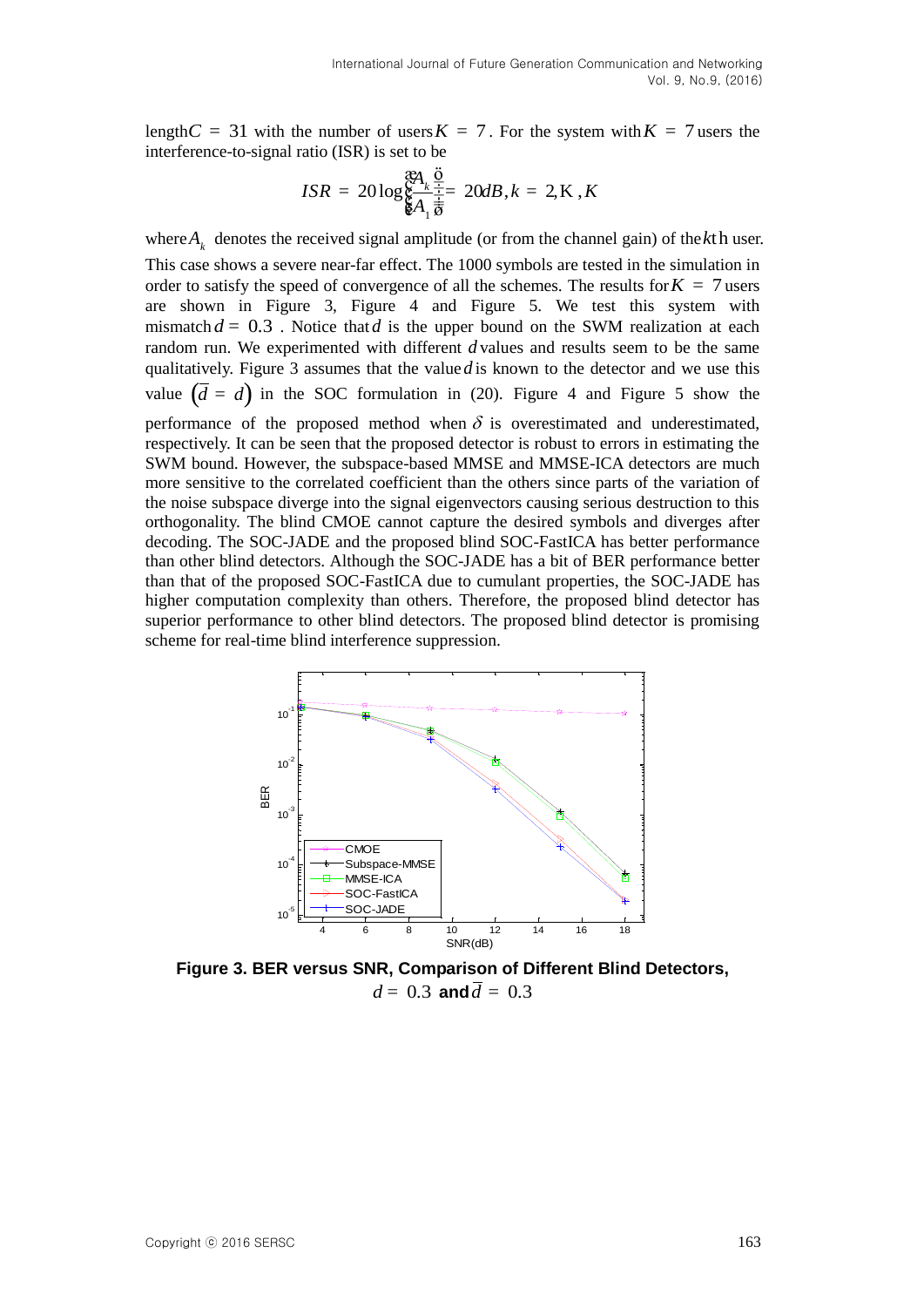

**Figure 4. BER versus SNR, Comparison of Different Blind Detectors,**  $d = 0.3$  and  $\overline{d} = 0.5$ 



**Figure 5. BER versus SNR, Comparison of Different Blind Detectors,**  $d = 0.3$  and  $\overline{d} = 0.1$ 

In order to describe the robustness of the proposed blind detector, the bit error ratio (BER) as a function of SWM mismatch is shown in Figure 6 in SNR =12 dB. From the Figure 6, we can know that the propose scheme is robust to the SWM problem. In Figure 7, the BER as a function of different symbol numbers is shown for different detector in SNR=15 dB. We can know that the proposed blind detector acquires effective performance compared with other detectors.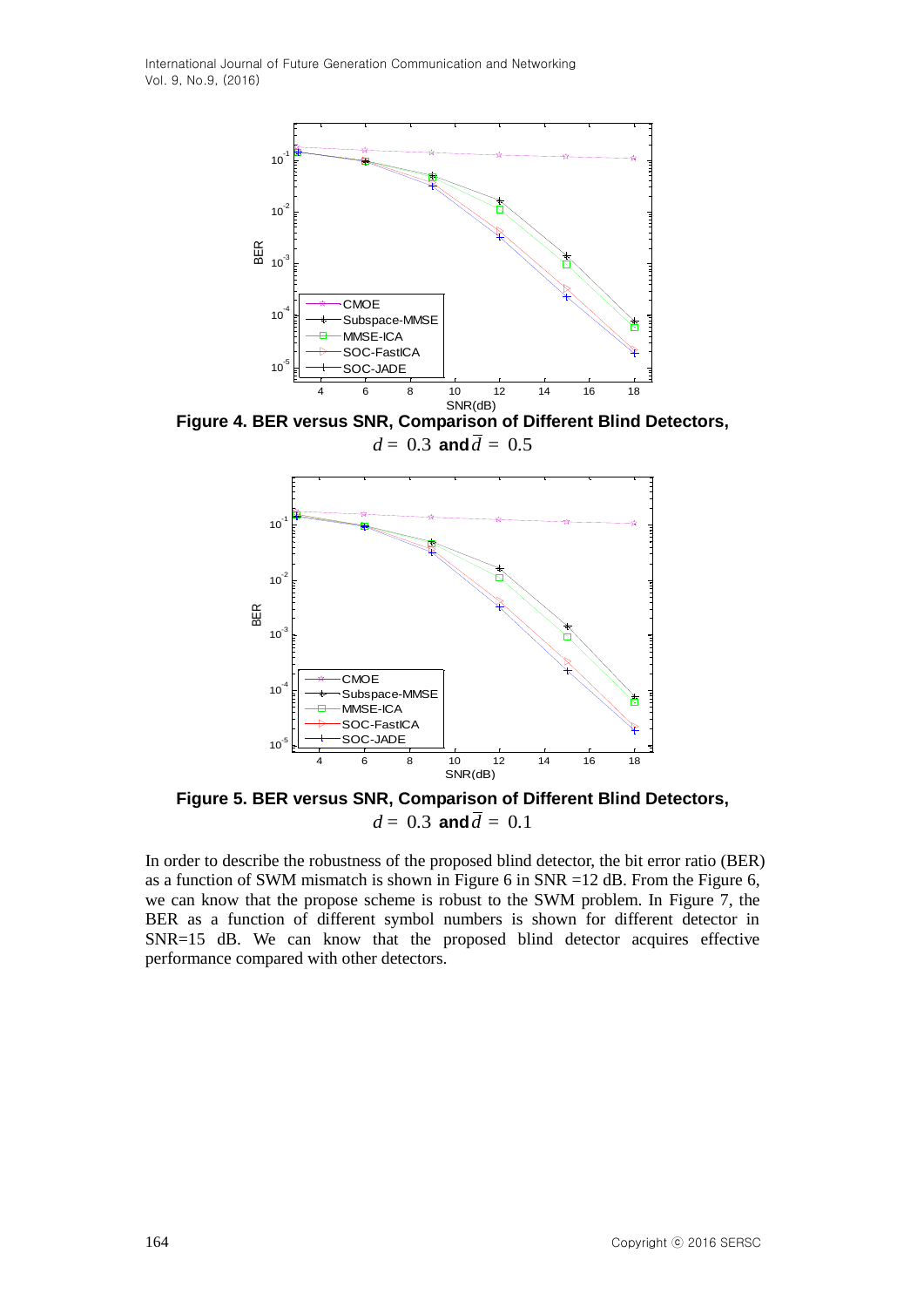

**Figure 6. BER versus Different** *d* **, Comparison of different Blind Detectors**



**Figure 7. BER versus Different Symbol Number, Comparison of Different Blind Detectors**

## **7. Conclusions**

As a power technique, ICA can offer additional interference suppression capability, since also independence of the source signals is utilized. ICA can mitigate the performance drops due to erroneous timing and channel estimation problem. As a motivation, in this paper, the ICA-based blind detector for CDMA system is proposed based on approximate negentropy maximization using SOC programming. The proposed blind SOC-FastICA detector can provide robustness against SWM problem and possesses low computation complexity to achieve better performance than the existing blind detectors. Simulation results have demonstrated that the effective performance of the proposed SOC-FastICA detector is obtained. The proposed blind detector is appealing and attractive for the requirements of anti-interference in the future work.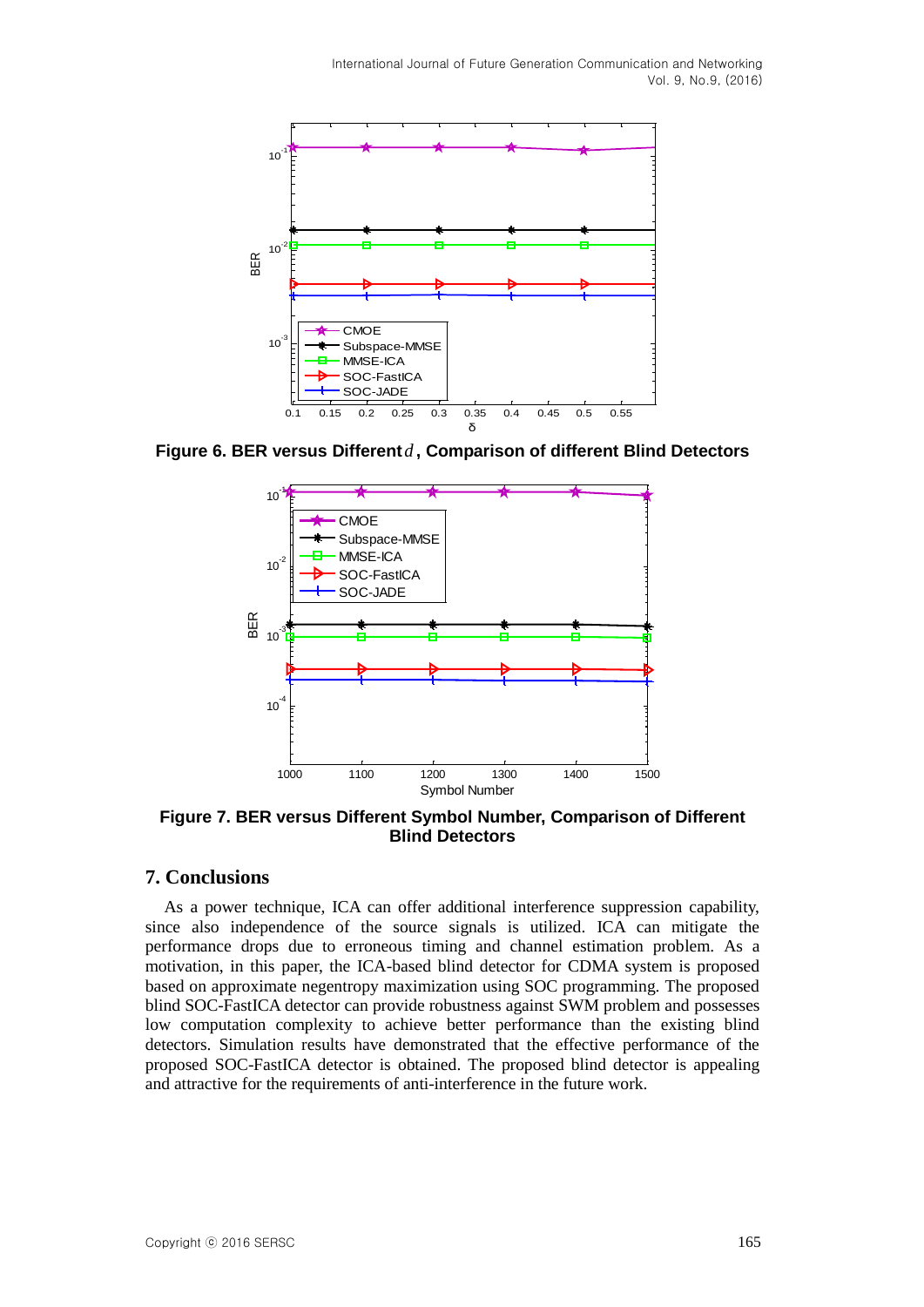## **Acknowledgements**

This work is fully supported by a grant from the national High Technology Research and development Program of China (863 Program) (No. 2012AA01A502), and National Natural Science Foundation of China (No. 61179006), and Science and Technology Support Program of Sichuan Province (No. 2014GZX0004).

# **References**

- [1] A. Hyvärinen, J. Karhunen, and E. Oja, Independent Component Analysis, Wiley, **(2001).**
- [2] E. Bingham, A. Hyvärinen, "A fast fixed-point algorithm for independent component analysis of complex-valued signals", Int. J. of Neural Systems, vol. 10, **(2000),** pp. 1-8.
- [3] J.-F. Cardoso, A. Souloumic, "Blind beamforming for non Gaussian signal", *IEE Proceedings-F*, vol. 140, no. 6, **(1993)**, pp. 362-370,
- [4] M. Honig, U. Madhow, S. Verdu, "Blind Adaptive Multiuser Detection", *IEEE Trans. Inform. Theory*, vol. 41, vo. 7, **(1995),** pp. 944-966,
- [5] L. Hu, X. Zhou, L. Zhang, "Blind multiuser detection based on Tikhonov regularization", *IEEE Commun. Lett.*, vol. 15, no. 5, **(2011)**, pp. 482-483,
- [6] Z. Xu, P. Liu, X. Wang, "Blind muliuser detection: from MOE to subspace methods", IEEE Trans. Signal Process., vol. 52, no. 2, **(2004)**, pp. 510-524,
- [7] H. Xiaodong Wang, V. Poor, "Blind multiuser detection: a subspace approach", IEEE Trans. Inform. Theory, vol. 44, no. 2, **(1998)**, pp. 677-690,
- [8] M. C. Dogan, J. M. Mendel, "Applications of cumulants to array processing. I. Aperture extension and array calibration", *IEEE Trans. Signal Process.*, vol.43, no. 5, **(1995)**, pp. 1200-1216.
- [9] Y. Ma, K.H. Li, A.C. Kot, G. Ye, "A blind code timing estimator and its implementation for DS-CDMA signals in unknown colored noise", IEEE Trans. Veh. Technol*.*, vol. 51, no. 6, **(2002)**, pp. 1600-1607,
- [10] A. Belouchrani, M. Amin, "A two-sensor array blind beamformer for direct sequence spread spectrum communications", IEEE Trans. on Signal Processing, vol. 47, **(1999),** pp. 2191-2199.
- [11] A. Belouchrani, M. Amin, "Jammer mitigation in spread spectrum communications using blind source separation", Signal Processing, vol. 80, **(2000),** pp. 723-729.
- [12] T. Ristaniemi, K. Raju, and J. Karhunen, "Jammer mitigation in DS-CDMA array system using independent component analysis", Proceedings of IEEE Int. Conf. on Communications (ICC), **(2002)**, April; New York, USA.
- [13] K. Raju, T. Ristaniemi, J. Karhunen, and E. Oja, "Jammer Suppression in DS-CDMA Arrays Using Independent Component Analysis", IEEE Trans. on Wireless Commun., vol. 5. no. 1, **(2006)**, pp. 1-6.
- [14] Jiang Zhang, Hang Zhang, Zhifu Cui, "Dual-antenna-based blind joint hostile jamming cancellation and multi-user detection for uplink of asynchronous direct-sequence code-division multiple access systems", IET Commun., vol. 7, no. 10, **(2013),** pp. 911-921,
- [15] Tapani Ristaniemi, Jyrki Joutsensalo, "Independent Component Analysis with Code Information Utilization in DS-CDMA Signal Separation", Proceedings of IEEE Global Telecommunications Conference (GLOBECOM), **(1999)**, 05 Dec**;** Rio de Janeireo, pp. 320-324.
- [16] Tapani Ristaniemi, Jyrki Joutsensalo, "Advanced ICA-based receivers for DS-CDMA systems", Proceedings of  $11<sup>th</sup>$  IEEE International Symposium on Personal, Indoor, and Mobile Radio Communications (PIMRC), **(2000)**, London, vol. 1, pp. 276-281.
- [17] Tapani Ristaniemi, Jyrki Joutsensalo, "Advanced ICA-based receivers for block fading DS-CDMA channels", signal processing, no. 82, **(2002)**, pp. 471-431.
- [18] Malay Gupta, Balu Santhanam, "ICA Based Blind Adaptive MAI Suppression in DS-CDMA Systems", Proceedings of 11<sup>th</sup> IEEE Digital Signal Processing& Signal Processing Education Workshop, (2004), 1-4 Aug., pp. 201-205.
- [19] W.Y. Leong, J. Homer, "Blind Multiuser Receiver for DS-CDMA Wireless System", IEE Proc. Commun., vol. 153, no. 5, **(2006)**, pp. 733-739.
- [20] Fengbo Lu, Zhitao Huang, Wenli Jiang, "Blind estimation of spreading sequence of CDMA signals based on FastICA and performance analysis", Journal on Communications, vol. 32, no. 8, **(2011)**, pp. 136-142.
- [21] Xiaotian Ren, Hui Xu, Zhitao Huang, Fengbo Lu, "FastICA Based Blind Estimation of Spreading and Information Seuqences of Short-code CDMA Signals in Synchronous and asynchronous Systems", ACTA ELECTRONICA SINICA, vol. 39, no. 12, **(2011)**, pp. 2726-2732.
- [22] Xiaotian Ren, Zhitao Huang, Fenghua Wang, Fengbo Lu, "FastICA based Optimize Blind Estimation of Spreading Sequence of CDMA Signals", ACTA ELECTRONICA SINICA, vol. 40, no. 8, **(2012)**, pp. 1532-1538.
- [23] M. G. S. Sriyananda, J. Joutsensalo, and T. Hämäläinen, "Interference Cancellation Scheme for Spread Spectrum Systems with Blind Principles", Proceedings of  $27<sup>th</sup>$  IEEE International Conference on Advanced Information Networking and Applications, **(2013)**, 25-28 March, Barcelona, pp. 1078-1082.
- [24] Zhongqiang Luo, Lidong Zhu, Chengjie Li, "Exploiting Charrelation Matrix to Improve Blind